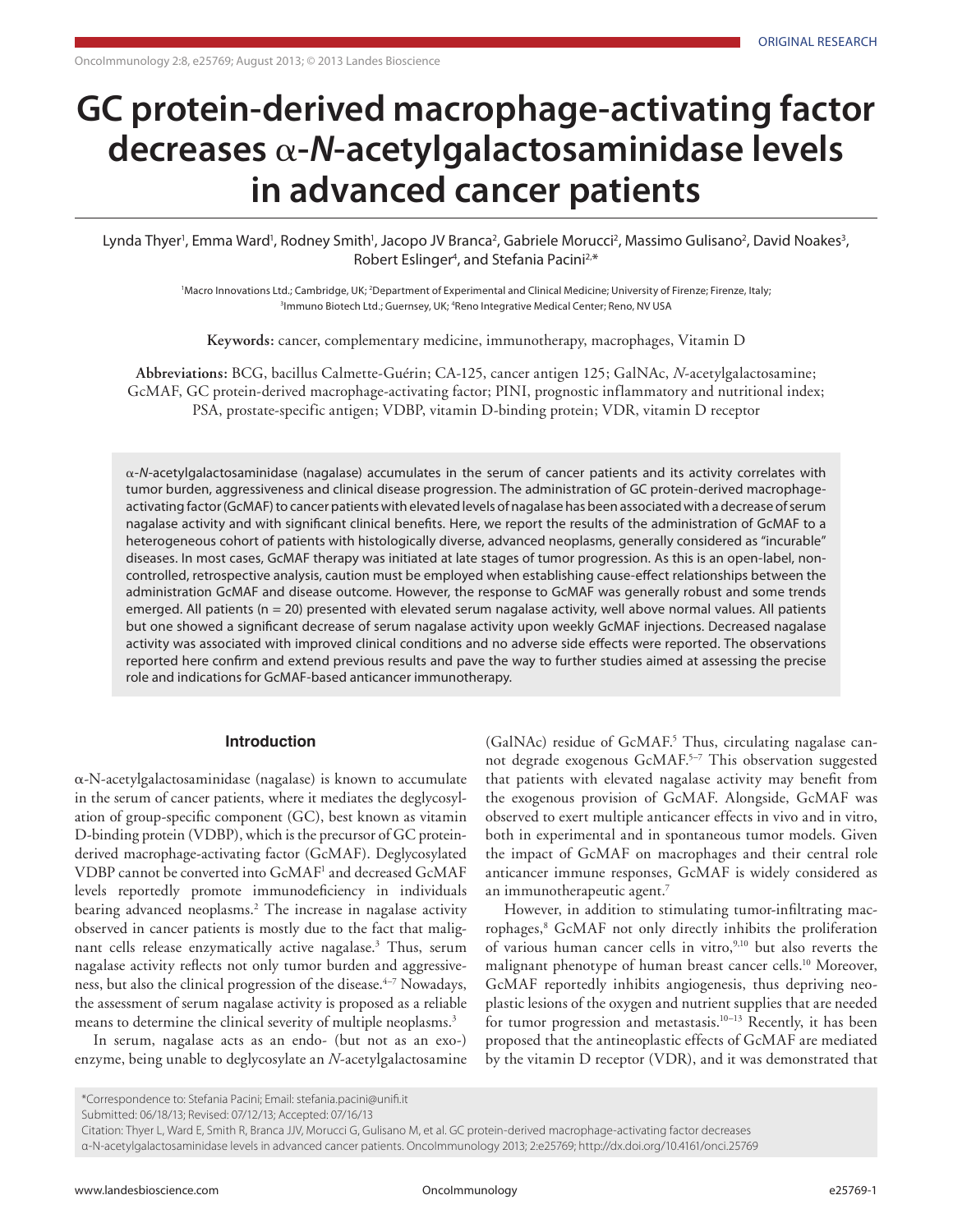**Table 1.** Nagalase levels before and after GcMAF therapy\*

|             | JEI UIII HAYAIAJE ALLIVILY |     |                    |                   |               |                                |                             |                                                         |                          |                |                                                |                               |
|-------------|----------------------------|-----|--------------------|-------------------|---------------|--------------------------------|-----------------------------|---------------------------------------------------------|--------------------------|----------------|------------------------------------------------|-------------------------------|
| $N^{\circ}$ | Gender                     | Age | <b>Tumor type</b>  | Pre draw<br>date  | Pre<br>result | <b>First-post</b><br>draw date | <b>First-post</b><br>result | <b>Days</b><br>between<br>pre and<br>first post<br>draw | <b>Last draw</b><br>date | Last<br>result | <b>Days</b><br>between<br>pre and<br>last draw | <b>Pre-last</b><br>difference |
| 1)          | M                          | 64  | <b>Bladder CA</b>  | October,<br>2012  | 2.90          |                                |                             |                                                         | January,<br>2013         | 2.60           | 92                                             | $-0.30$                       |
| 2)          | M                          | 63  | <b>Bladder CA</b>  | July, 2011        | 3.10          | February,<br>2012              | 2.30                        | 215                                                     | October,<br>2012         | 1.40           | 458                                            | $-1.70$                       |
| 3)          | F                          | 69  | <b>Bladder CA</b>  | May, 2011         | 4.10          | October,<br>2011               | 2.30                        | 153                                                     | December,<br>2012        | 0.75           | 580                                            | $-3.35$                       |
| 4)          | F                          | 60  | Ovarian CA         | June, 2012        | 3.30          | June, 2012                     | 3.20                        | $\overline{7}$                                          | November,<br>2012        | 2.80           | 153                                            | $-0.50$                       |
| 5)          | F                          | 62  | <b>Ovarian CA</b>  | August,<br>2012   | 2.70          |                                |                             |                                                         | February,<br>2013        | 2.00           | 184                                            | $-0.70$                       |
| 6)          | F                          | 61  | Ovarian CA         | December,<br>2012 | 2.60          |                                |                             |                                                         | February,<br>2013        | 2.20           | 62                                             | $-0.40$                       |
| 7)          | M                          | 67  | Prostate CA        | August,<br>2012   | 3.40          |                                |                             | $\overline{a}$                                          | December,<br>2012        | 2.80           | 122                                            | $-0.60$                       |
| 8)          | M                          | 76  | Prostate CA        | April, 2011       | 2.00          | August,<br>2011                | 1.20                        | 122                                                     | December,<br>2012        | 0.75           | 610                                            | $-1.25$                       |
| 9)          | M                          | 65  | <b>Prostate CA</b> | October,<br>2011  | 1.90          | February,<br>2012              | 1.70                        | 123                                                     | October,<br>2012         | 1.20           | 366                                            | $-0.70$                       |
| 10)         | F                          | 66  | <b>Breast CA</b>   | August,<br>2011   | 1.70          | January,<br>2012               | 1.00                        | 153                                                     | December,<br>2012        | 0.60           | 487                                            | $-1.10$                       |

**Serum nagalase activity**

\*Serum nagalase activity values are presented as nM/min/mg. The last column (pre-last nagalase difference) illustrated the decrease in serum nagalase activity between the initiation of GC protein-derived macrophage-activating factor (GcMAF) therapy (pre) and the last time point of testing (last). For patients who had serum nagalase activity tested in more than two instances, the results of the additional determination (first-post) are reported in the column "First-post results." \*p < 0.05; \*\*p < 0.01. CA, carcinoma.

GcMAF stimulates an intracellular signaling pathway impinging on cyclic AMP. This signal transduction cascade could actually be responsible for death of malignant cells exposed to GcMAF.<sup>12</sup> Taken together, these in vitro and in vivo findings lend a rationale to the observation that GcMAF exert dramatic anticancer effects in (at least a fraction of) patients with advanced cancer.<sup>5–7</sup> Of note, in the aforementioned studies, the anticancer effects of GcMAF were evaluated by measuring serum nagalase activity as a marker of tumor burden and progression.<sup>2,3,14</sup>

The biological effects of GcMAF have been documented in a variety of experimental systems and make the subject of more than 50 peer-reviewed papers published during the past 20 y.<sup>15</sup> Because of the solid scientific rationale underlying the compassionate use of GcMAF in advanced cancer patients, hundreds of physicians in all parts of the world have adopted this approach for a variety of indications in which it could prove useful. Here, we present a series of clinical cases exemplifying the results that have been obtained with the administration of GcMAF to patients with diverse types of advanced cancers, with a particular focus on the effects of GcMAF on serum nagalase activity. We are well aware that these cases, because of their heterogeneity and reduced number, can be considered anecdotal. However, a very recent study on the evaluation of clinical practice strongly encourages the re-evaluation of individual cases such as those presented

here.<sup>16</sup> Thus, while some studies present large and impressive statistics obtained from large clinical cohorts, others may report a limited number of noteworthy cases, as we do here. According to this novel, authoritative, epistemological approach, "all of these stories become evidence of what works in medicine."16 Therefore, we believe that the clinical cases reported below point to beneficial effects for the administration of GcMAF to advanced cancer patients, prompting further studies to formally address this possibility.

# **Results**

The mean pre-GcMAF treatment serum nagalase activity documented in our patient cohort was  $2.84 \pm 0.26$  nM/min/mg, with a range of 1.00–5.60 nM/min/mg (**Table 1**). At the time of second testing (average interval = 112 d), the mean serum nagalase activity in the course of GcMAF treatment was 2.01 ± 0.22 nM/min/mg, with a range of 1.00–3.20 nM/min/mg. The difference between these values was statistically significant (p < 0.05). Of note, no patient of this cohort was initially observed to be within the laboratory reference range for serum nagalase activity (0.90–0.92 nM/min/mg). At the time of final testing (average interval =  $263$  d), the mean serum nagalase activity of the patient cohort was  $1.59 \pm 0.17$  nM/min/mg, with a range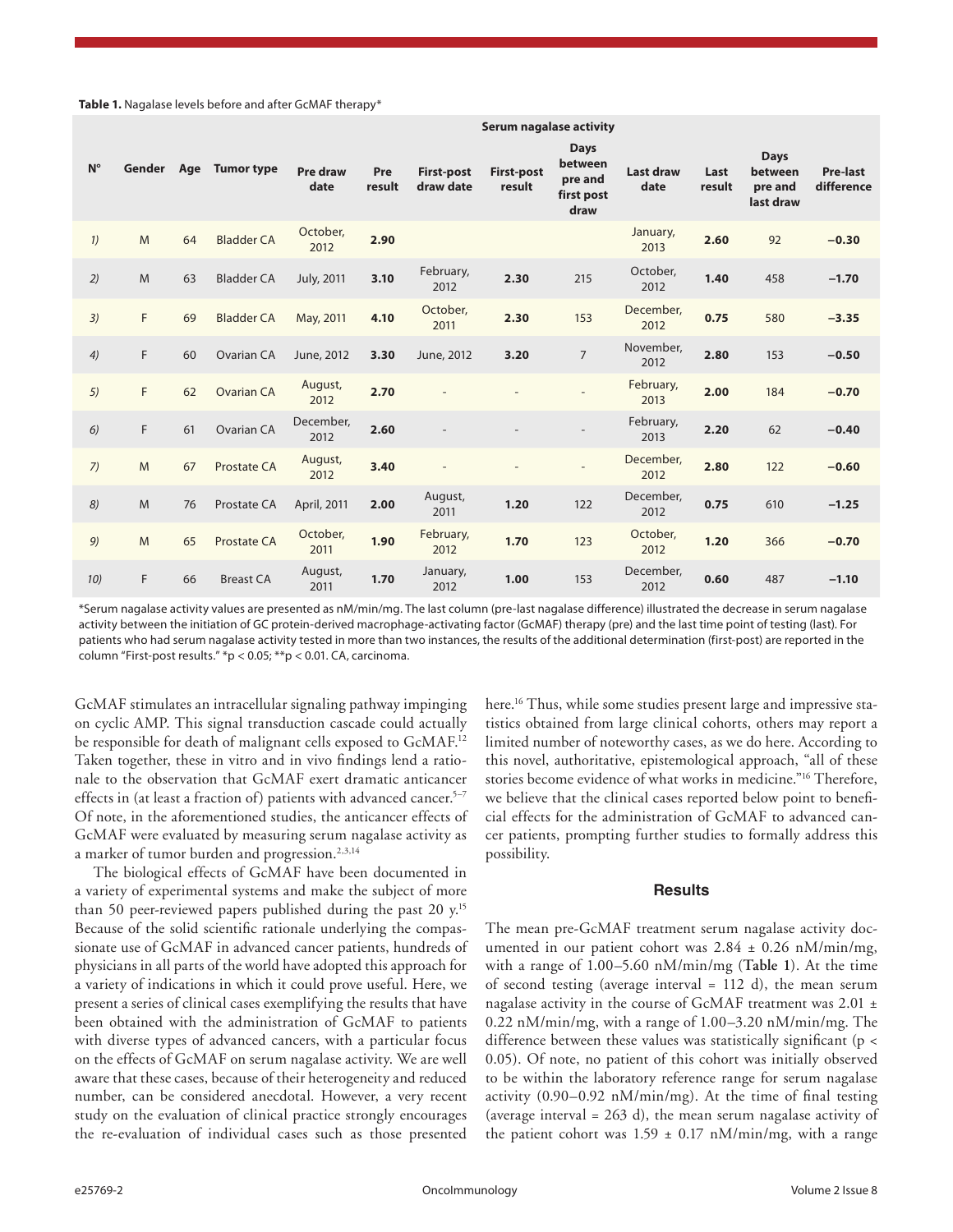Table 1. Nagalase levels before and after GcMAF therapy\* (continued)

| $N^{\circ}$ | Gender                   | Age            | <b>Tumor type</b>                                 | Pre draw<br>date         | Pre<br>result | <b>First-post</b><br>draw date | <b>First-post</b><br>result | <b>Days</b><br>between<br>pre and<br>first post<br>draw | <b>Last draw</b><br>date | Last<br>result | <b>Days</b><br>between<br>pre and<br>last draw | Pre-last<br>difference   |
|-------------|--------------------------|----------------|---------------------------------------------------|--------------------------|---------------|--------------------------------|-----------------------------|---------------------------------------------------------|--------------------------|----------------|------------------------------------------------|--------------------------|
| 11)         | F                        | 63             | <b>Breast CA</b>                                  | May, 2011                | 5.60          | October,<br>2011               | 2.90                        | 153                                                     | October,<br>2012         | 1.10           | 519                                            | $-4.50$                  |
| 12)         | M                        | 63             | Tongue<br>squamous<br>cell CA                     | July, 2012               | 3.00          | September,<br>2012             | 1.50                        | 62                                                      | December,<br>2012        | 1.00           | 153                                            | $-2.00$                  |
| 13)         | F                        | 55             | Tongue<br>squamous<br>cell CA                     | November,<br>2012        | 1.20          |                                |                             |                                                         | February,<br>2013        | 0.87           | 92                                             | $-0.33$                  |
| 14)         | M                        | 54             | Colorectal<br>CA                                  | July, 2012               | 3.90          |                                | $\overline{\phantom{a}}$    |                                                         | October,<br>2012         | 2.00           | 92                                             | $-1.90$                  |
| 15)         | F                        | 58             | Head/Neck<br>squamous<br>cell CA                  | June, 2012               | 2.90          | <b>July, 2012</b>              | 2.70                        | 30                                                      | February,<br>2013        | 2.00           | 245                                            | $-0.90$                  |
| 16)         | ${\sf M}$                | 72             | Larynx CA                                         | May, 2011                | 4.70          | October,<br>2011               | 2.00                        | 153                                                     | December,<br>2012        | 0.90           | 580                                            | $-3.80$                  |
| 17)         | F                        | 35             | Squamous<br>cell CA                               | June, 2012               | 1.50          |                                |                             |                                                         | September,<br>2012       | 1.10           | 92                                             | $-0.40$                  |
| 18)         | F                        | 69             | Follicular<br>lymphoma                            | June, 2012               | 1.00          | August,<br>2012                | 1.30                        | 61                                                      | January,<br>2013         | 1.20           | 214                                            | 0.20                     |
| 19)         | F                        | 66             | Lymphoma                                          | August,<br>2012          | 2.20          |                                |                             |                                                         | November,<br>2012        | 1.90           | 92                                             | $-0.30$                  |
| 20)         | M                        | 42             | Grade III<br>anaplastic<br>oligoden-<br>droglioma | November,<br>2012        | 3.00          |                                |                             |                                                         | January,<br>2013         | 2.60           | 61                                             | $-0.40$                  |
| <b>Max</b>  | $\overline{a}$           | $\overline{a}$ |                                                   | $\overline{\phantom{a}}$ | 5.60          | $\overline{\phantom{a}}$       | 3.20                        | 215                                                     | $\overline{\phantom{a}}$ | 2.80           | 610                                            | $\overline{\phantom{a}}$ |
| Min         | $\overline{\phantom{a}}$ | $\overline{a}$ | $\overline{\phantom{a}}$                          | $\overline{\phantom{a}}$ | 1.00          | $\overline{\phantom{a}}$       | 1.00                        | $\overline{7}$                                          | $\overline{\phantom{a}}$ | 0.60           | 61                                             | $\overline{\phantom{a}}$ |
| Mean        | L                        |                | $\overline{a}$                                    | $\overline{\phantom{a}}$ | 2.84          | $\overline{\phantom{a}}$       | $2.01*$                     | 112                                                     | $\overline{\phantom{a}}$ | $1.59***$      | 263                                            | $\overline{\phantom{a}}$ |
| <b>SEM</b>  |                          |                |                                                   | $\overline{a}$           | 0.26          |                                | 0.22                        | 19.17                                                   |                          | 0.17           | 44.90                                          | $\overline{a}$           |

**Serum nagalase activity**

\*Serum nagalase activity values are presented as nM/min/mg. The last column (pre-last nagalase difference) illustrated the decrease in serum nagalase activity between the initiation of GC protein-derived macrophage-activating factor (GcMAF) therapy (pre) and the last time point of testing (last). For patients who had serum nagalase activity tested in more than two instances, the results of the additional determination (first-post) are reported in the column "First-post results." \*p < 0.05; \*\*p < 0.01. CA, carcinoma.

of 0.60–2.80 nM/min/mg. The difference between this value and the serum nagalase activity recorded before the initiation of GcMAF treatment was also statistically significant  $(p < 0.01)$ .

**Narrative description of some notable clinical cases from The Netherlands.** The following reports were collected and communicated by Dr Steven Hofman (CMC, Capelle aan den Ijssel; The Netherlands) and refer to the years 2011–2012. In addition to GcMAF, most patients were prescribed supplementation of vitamins D and A. Additional supplements are indicated when assumed. Most of the patients did not assume conventional anticancer chemotherapy along with GcMAF. However, several patients had been subjected to conventional anticancer therapies in the previous years, as indicated in individual reports. When patients assumed conventional therapeutics, such as hormones, in the course of GcMAF administration (e.g., patient #8), this is indicated in the individual report. When not indicated otherwise, patients received 100 ng GcMAF weekly, as a single intramuscular injection, in line the commonly accepted recommendations.5–7 Original reports are in *italics*. Each case is referred to with progressive numbers, as in **Table 1**.

In **Figure 1**, the decrease of serum nagalase activity in the patient cohort is plotted in function of the consecutive testing. Of note, since this is a retrospective analysis and not a clinical trial, nagalase determinations were not performed at the same time point in each individual patient. The overall shape of the graph, however, is very similar if not completely superimposable to that of other graphs of the same type that have previously been reported.<sup>5-7,17</sup>

2. *Male, born 1950. Carcinoma of the urine-bladder since 2009, previously treated with chemo-solutions locally. Nagalase level at presentation on July 4, 2011: 3.10. February 10, 2012: 2.30. May 25, 2012: 1.80. October 26, 2012: 1.40. Treatment with GcMAF and acupuncture, later GcMAF only (later intravenous route). Bladder*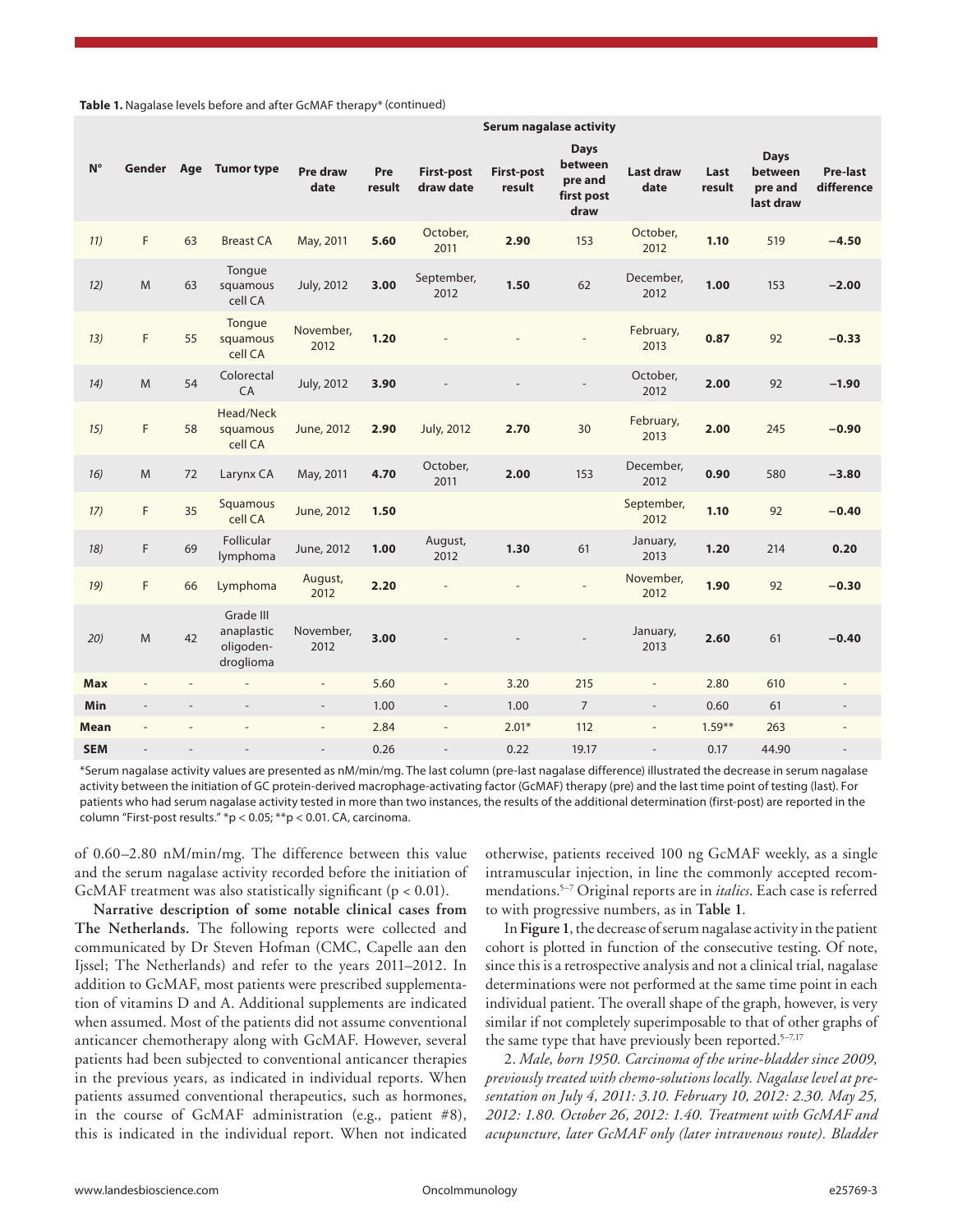

**Figure 1.** Time course of GcMAF treatment in 7 cancer patients with serum nagalase activity as a prognostic index. Data correspond to the patients described in the section "Narrative description of some notable clinical cases from The Netherlands." Serum nagalase activity determinations were not performed at the same time point in each individual patient, as detailed in **Table 1**. Patients are indicated with consecutive numbers as in the Results section and **Table 1**.

*considered clean by urologist in summer 2012. GcMAF-treatment continued.* In this case, the consistent decrease in serum nagalase activity was associated with a significant clinical improvement. The drop in nagalase activity was evident at the first post-treatment testing, about 7 mo after the initiation of GcMAF treatment, and persisted until the last available determination, i.e., about 15 mo thereafter. The difference in serum nagalase activity as recorded before at last determination and before the initiation of GcMAF therapy was −1.70 nM/min/mg.

3. *Female, born 1944. Bladder carcinoma treated since 2011 by urologist with curettage and BCG. Nagalase level at presentation on May 9, 2011: 4.10. October 24, 2011: 2.30. April 3, 2012: 1.40. September 10, 2012: 1.00. December 4, 2012: 0.75. During the nagalase testing period the Patient was advised to inject intramuscular GcMAF weekly, but the Patient was not consistent. The bladder was considered in good condition on several occasions this period by the treating urologist.* Also in this case, a consistent decrease in serum nagalase activity was associated with a significant clinical improvement. Such a decrease in nagalase activity was evident at the first post-treatment testing, about 5 mo after the initiation of GcMAF treatment, and persisted until the last available determination, i.e., about 19 mo thereafter. The difference in serum nagalase activity as recorded before at last determination and before the initiation of GcMAF therapy was −3.35 nM/min/mg. The last available value of serum nagalase activity, 0.75 nM/min/mg, was within the normal range.

8. *Male, born 1937. Prostate carcinoma found by PSA in 2009, no specific complaints. Treated by hormone-injections, which gave complaints. Before and in the same year colon carcinoma was found, and operated after irradiation and chemotherapy (no untreated tumor/metastases probable). Nagalase level at presentation on April 6, 2011: 2.00. August 29, 2011: 1.20. January 5, 2012: 0.81. July 5, 2012: 0.67. December 6, 2012: 0.75. Treatment with acupuncture and GcMAF; after some time, the hormone treatment was discontinued and complaints, also non-specific, improved a lot. Stays on low-frequency surveillance.* Again, serum nagalase activity returned to normal values (0.75 nM/min/mg) after about 20 mo of GcMAF treatment. A decrease in nagalase activity, however, was evident already at the first test, i.e., 4 mo after the initiation of GcMAF treatment. According to the literature,<sup>7</sup> the normalization of serum nagalase levels in prostate cancer patients may represent an index of tumor eradication.

9. *Male, born 1948. Prostate carcinoma in 2008; prostate extirpated in 2009 with good prognosis. However aspecific reportts*  fatigue and pain stayed. GcMAF treatment was started, together *with a few acupuncture treatments. Nagalase level at presentation on October 21, 2011: 1.90. February 2, 2012: 1.70. October 19, 2012: 1.20. Complaints decreased gradually and the injections were performed intravenously later on. The treatment continues.*

10. *Female, born 1947. Carcinoma of left breast (found on survey), operated with sentinel nodes in 2010, chemotherapy 4 of 6 series, no specific complaints left. Still some malaise, fatigue and sleep-disorder. Nagalase level at presentation on August 9, 2011: 1.70. January 16, 2012: 1.00. March 12, 2012: 0.72. December 11, 2012: 0.60. GcMAF-treatment (predominantly intravenous route) combined with acupuncture. GcMAF discontinued in April 2012. Aspecific complaints diminished. Patient still seen every few months.* A significant decrease in serum nagalase activity could be observed after 5 mo of GcMAF treatment. Such a decrease persisted even after the interruption of GcMAF, and serum nagalase activity was normalized about 16 mo after the initiation of therapy. According to the literature,<sup>5</sup> the normalization of serum nagalase activity in breast carcinoma patients may represent an index of tumor eradication.

11. *Female, born 1950. Carcinoma of left breast, specific complaints, metastases probable. After local operation, irradiation of thorax, combined with chemotherapy, Herceptin-therapy. Partly complaints in association with treatments. Nagalase level at presentation on May 11, 2011: 5.60. October 6, 2011: 2.90. February 21, 2012: 1.80. October 18, 2012: 1.10. Treated with intramuscular, later intravenous GcMAF, and a few acupuncture-treatments. No further complaints (subsided in 3–6 weeks), still in intravenous GcMAF regimen.* A significant decrease in serum nagalase activity could be observed approximately 5 mo after the initiation of therapy. Approximately after 17 mo of GcMAF treatment, serum nagalase levels approached normal values.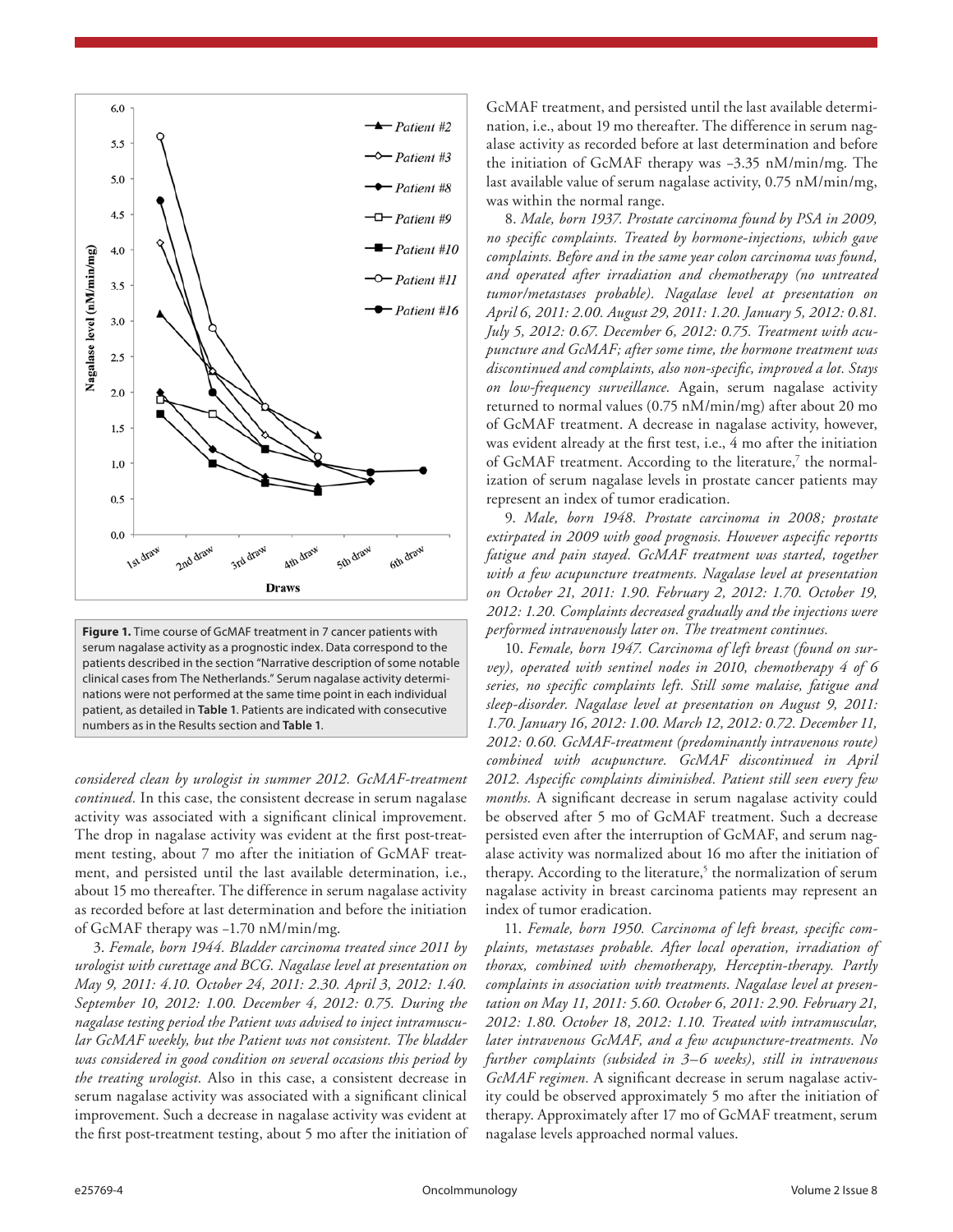16. *Male, born 1941. Larynx-carcinoma found and treated with curettage and irradiation in 2010. Hemorrhagic-recto-colitis in anamnesis, few complaints after 2005. Bladder carcinoma found in 2011, treated by local curettage and several cycles of BCGinstillations. Complaints related to tumor growth and treatments, no chemotherapy. Treatment consisted of acupuncture and GcMAF intramuscular, and later intravenous injections on a weekly basis. Nagalase level at presentation on May 16, 2011: 4.70. October 4, 2011: 2.00. February 10, 2012: 1.20. June 15, 2012: 1.00. October 23, 2012: 0.88. December 20, 2012: 0.90. During the immunotherapy with GcMAF there were interesting developments. Insisting on bladder extirpation by the urologists, coped with one change of urologist, two second opinions by a specialized cancer clinic and later by an urologist of the operation team scheduled. From the Patients side there were several favorable adjustments in lifestyle, like discontinuation of smoking and adopting a daily intake of cod-liveroil and salvia-leaf (his own initiative). In the face of the urologists opinion I decided to give the GcMAF twice weekly over a period of six weeks. The last opinion of the treating urologist was to postpone a more final decision to February, due to a much better impression of the bladder mucosa beginning in January 2013. There is optimism in the three named actors in the current situation.* In this case, a significant decrease of in serum nagalase activation following the administration of GcMAF was associated with significant clinical benefits, consistent with previous reports.<sup>7</sup>

**Narrative description of some notable clinical cases from the United States of America.** The following reports were communicated by RE and refer to the years 2012–2013. In most patients, the weekly administration of 100 ng GcMAF i.m. was initiated in August 2012, and the first assessment of serum nagalase activity was performed immediately before the initiation of treatment. None of the patients assumed conventional anticancer chemotherapy during along with GcMAF. Here, we report only those cases for which as least two nagalase determinations were available.

1. *Male, age 64. Bladder carcinoma. Nagalase level at first testing in October 2012: 2.90. In January 2013: 2.60. Improved.* In this case, a decrease in serum nagalase activity could be documented in about 3 mo of GcMAF treatment and was associated with clinical improvement.

4. *Female, age 60. Ovarian carcinoma. Nagalase level at first testing in June 2012: 3.30. November 2012: 2.80. CA-125 tumor marker in December 2012: 15.7. In February 2013: 19.1 Improved.* The weekly administration of GcMAF resulted in a significant decrease of serum nagalase activity in about 3 mo. Such a decrease was associated with clinical benefits. These changes, however, were not (as yet) associated with a decrease in the circulating levels of cancer antigen 125 (CA-125), another tumor marker.

7. *Male, age 67. Prostate carcinoma. Nagalase level at first testing in August 2012: 3.40. In December 2012: 2.80. Improved.* In this case, clinical benefits were associated with a significant decrease in serum nagalase activity in about 4 mo from the initiation of GcMAF therapy. These results are consistent with the findings reported above as well as with previously described cases.<sup>7</sup>

12. *Male, age 63. Squamous cell carcinoma of the tongue. Nagalase level at first testing in July 2012: 3.00. In September 2012: 1.50. In December 2012: 1.00. Improved.* Again, clinical

improvement was associated with a significant decrease in serum nagalase activity, which approached the normal range in approximately 5 mo. To the best of our knowledge, this is the first case of a patient affected by squamous cell carcinoma of the tongue receiving GcMAF. Also patient n. Thirteen (**Table 1**) was treated with GcMAF for a squamous cell carcinoma of the tongue and showed a decrease in serum nagalase activity in about 3 mo.

14. *Male, age 54. Colorectal cancer. Nagalase level at first testing in July 2012: 3.90. In October 2012: 2.00. Discontinued.* In this case, a significant decrease of serum nagalase activity could be documented approximately 3 mo after the initiation of GcMAF therapy. We are not aware of the reasons that led to treatment discontinuation.

15. *Female, age 58. Squamous cell carcinoma of the head and neck. Nagalase level at first testing in June 2012: 2.90. In July 2012: 2.70. In February 2013: 2.00. Improved.* In this case, a minimal decrease in serum nagalase activity as observed after 1 mo of GcMAF administration was associated with clinical benefits.

17. *Female, age 35. Squamous cell carcinoma. Nagalase level at first testing in June 2012: 1.50. In September 2012: 1.10. Discontinued*. In this case, a decrease of serum nagalase activity was observed after 3 mo of GcMAF therapy. We are not aware of the reasons that led to treatment discontinuation.

18. *Female, age 69. Follicular lymphoma. Nagalase level at first testing in June 2012: 1.00. In August 2012: 1.30. In January 2013: 1.20. Improved.* In this case, no association between serum nagalase activity, GcMAF treatment and clinical conditions could be revealed.

19. *Female, age 66. Lymphoma. Nagalase level at first testing in August 2012: 2.20. In November 2012: 1.90. Improved.* In this case, a clinical improvement was associated with a significant decrease in serum nagalase activity in about 3 mo after the initiation of GcMAF treatment.

# **Discussion**

GcMAF has been shown to inhibit multiple aspects of neoplastic transformation in vitro, in a variety of tumor models.<sup>5-10</sup> The clinical cases reported here are heterogeneous and refer to patients with different types of neoplasms and at different stages of malignant progression. These cases include cancer patients in whom the effects of GcMAF had not been described before, such as subjects bearing various types of head and neck carcinoma (including tumors of the larynx and tongue), lymphoma, oligodendrocytoma and ovarian carcinoma. In some instances, patients were simultaneously affected by multiple types of tumors, as reported in the narrative description. In many cases, patients received GcMAF along with other complementary treatments, such as acupuncture or administration of nutritional supplements. In all cases, GcMAF therapy was initiated at late stages of tumor progression, as conventional therapies were obviously preferred at less advanced stages. Thus, most of the cases described here fall under the category of compassionate treatment. In fact, most of these patients had undergone conventional anticancer therapy in the previous years and had referred to GcMAF treatment when conventional chemo- or radiotherapy had proven ineffective or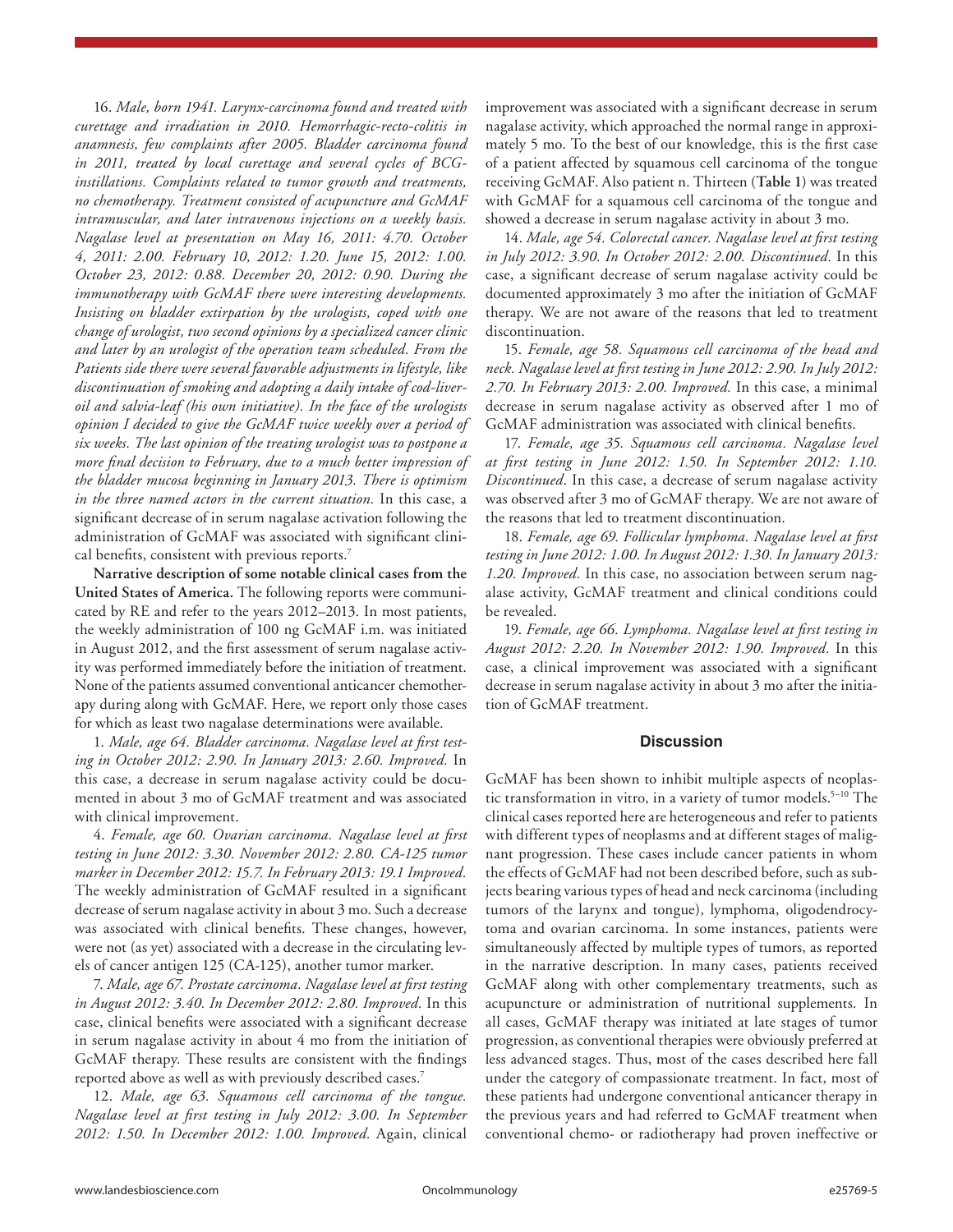intolerable, as described in the individual reports. Since this is an open-label, non-controlled, retrospective analysis, caution must be employed in drawing a cause-effect relationship between treatment and clinical outcome. However, the response to GcMAF was often relatively robust and certain trends stand out.

**Trends from Dutch cases.** (1) All patients presented with serum nagalase activity well above the normal value, that is about 0.95 nM/min/mg. (2) All patients showed a significant decrease in serum nagalase activity following GcMAF injections. (3) In all cases, serum nagalase activity was reduced at the second assessment, and such a decrease persisted in the following determinations. (4) In 4/7 cases, serum nagalase activity returned to normal levels by the last assessment.

**Trends from American cases.** (1) All patients, but one, presented with serum nagalase activity well above the normal value. Patient #18, indeed, presented with a serum nagalase activity that was very close to normal. (2) In most patients, a significant decrease in serum nagalase activity was observed upon the administration of GcMAF. In patient #18, such a decrease was not associated with clinical benefits, even though her serum nagalase activity was always on the low side. This lack of a strict inverse relationship between serum nagalase activity and clinical responses has been recently observed in a study describing the effects of GcMAF in autistic children. Most of these patients showed indeed a decrease in serum nagalase activity as well as a significant improvement of symptoms, but the two phenomena were not strictly correlated with each other.<sup>18</sup>

A significant point that emerges from the analysis of the cases described above is the apparent absence of GcMAF-related side effects. This point, which has previously been documented in autistic children,<sup>18</sup> is of great importance when GcMAF is considered for the compassionate treatment of patients with advanced or incurable diseases. As a matter of fact, in many countries, the complete absence of side effects is a prerequisite for the compassionate administration of substances that have not yet been approved by local sanitary authorities.

Obviously, these preliminary observations require a prolonged follow-up period to determine the best indications for the compassionate administration of GcMAF. As of today, GcMAF has been used (always as a compassionate therapy) with encouraging results in patients affected by virtually all types of cancers and at all stages of disease progression. However, it is tempting to hypothesize that patients bearing specific types and/or stages of malignancy might obtain consistent clinical benefits from the administration of GcMAF. Also the genetic background of patients, in particular in terms of *VDR* polymorphisms, might influence the individual response to GcMAF. In fact, we have recently demonstrated that the degree of response of human monocytes to GcMAF is associated with individual *VDR* genotypes.13 It can therefore be hypothesized that the antineoplastic effects of GcMAF may also be influenced by such polymorphisms. Moreover, it should be kept in mind that the prognosis of patients affected by all types of cancers is dependent upon their nutritional and inflammatory status, which can be monitored by the Prognostic Inflammatory and Nutritional Index (PINI).<sup>19</sup> The PINI score might therefore become part of the laboratory

assessments performed in the course of GcMAF therapy, and together with the assessment of serum nagalase activity testing and *VDR* polymorphisms - it may assist physicians in monitoring the response of individual patient to GcMAF and adjusting doses and schedules in the course of treatment, if required. Studies investigating the impact of *GC* polymorphisms on the response of cancer patients to GcMAF therapy as well as the contribution of distinct GC variants to the relative amounts of "non-inducible," inactive GcMAF species<sup>20</sup> will also be instrumental in determining the most correct approach to GcMAF administration.

The results reported here are consistent with previous results $5-7$ as well as with a recent publication by Inui et al.,<sup>21</sup> who described three clinical cases successfully treated with combinatorial therapeutic regimens including subcutaneous or intramuscular injections of GcMAF-containing human serum. At variance with this latter study, the results presented here were obtained with highly purified GcMAF, ruling out the effects of other serum proteins that might have acted as confounding factors.

In conclusion, the clinical cases presented here reinforce the hypothesis that GcMAF could become part of anticancer immunotherapeutic regimens.

# **Materials and Methods**

**GcMAF production.** Physicians obtained GcMAF from Immuno Biotech Ltd (Guernsey, UK). GcMAF was highly purified according to previously described procedures.7 Briefly, VDBP was isolated from purified human serum obtained from the American Red Cross, using either 25-hydroxyvitamin D3-sepharose high affinity chromatography or actin-agarose affinity chromatography. Bound material was eluted and further processed by incubation with three immobilized enzymes. The resulting GcMAF was filter sterilized. Protein content and concentration of the GcMAF solution were assayed using standard Bradford protein assay methods.22 At the end of the production process, GcMAF was checked for sterility in-house as well as externally, by independent laboratories. The safety and biological activity of GcMAF were tested on human monocytes, $13$  human breast cancer cells, $10$  and chick embryo chorionallantoic membranes.12

**Data collection.** A retrospective chart review for the analysis of nagalase testing was accomplished on the initial cohort of patients seen by the clinicians (RE and Dr Steven Hofman, CMC, Capelle aan den Ijssel; The Netherlands). All records were reviewed by physicians for confirmation of serum nagalase activity values, diagnoses, time intervals between testing, GcMAF dosing and clinical responses. The diagnosis of cancer was confirmed by other treating physicians.

**GcMAF administration.** The administration of GcMAF to individual patients was performed exclusively by their physicians (RE and Dr Steven Hofman, CMC, Capelle aan den Ijssel; The Netherlands), according to the national rules and regulations. Original clinical records are conserved by the physicians, in their respective locations, as indicated. In the Results section, clinical cases are reported as close as possible to the originals notes of physicians, with minimal grammar and spelling corrections.